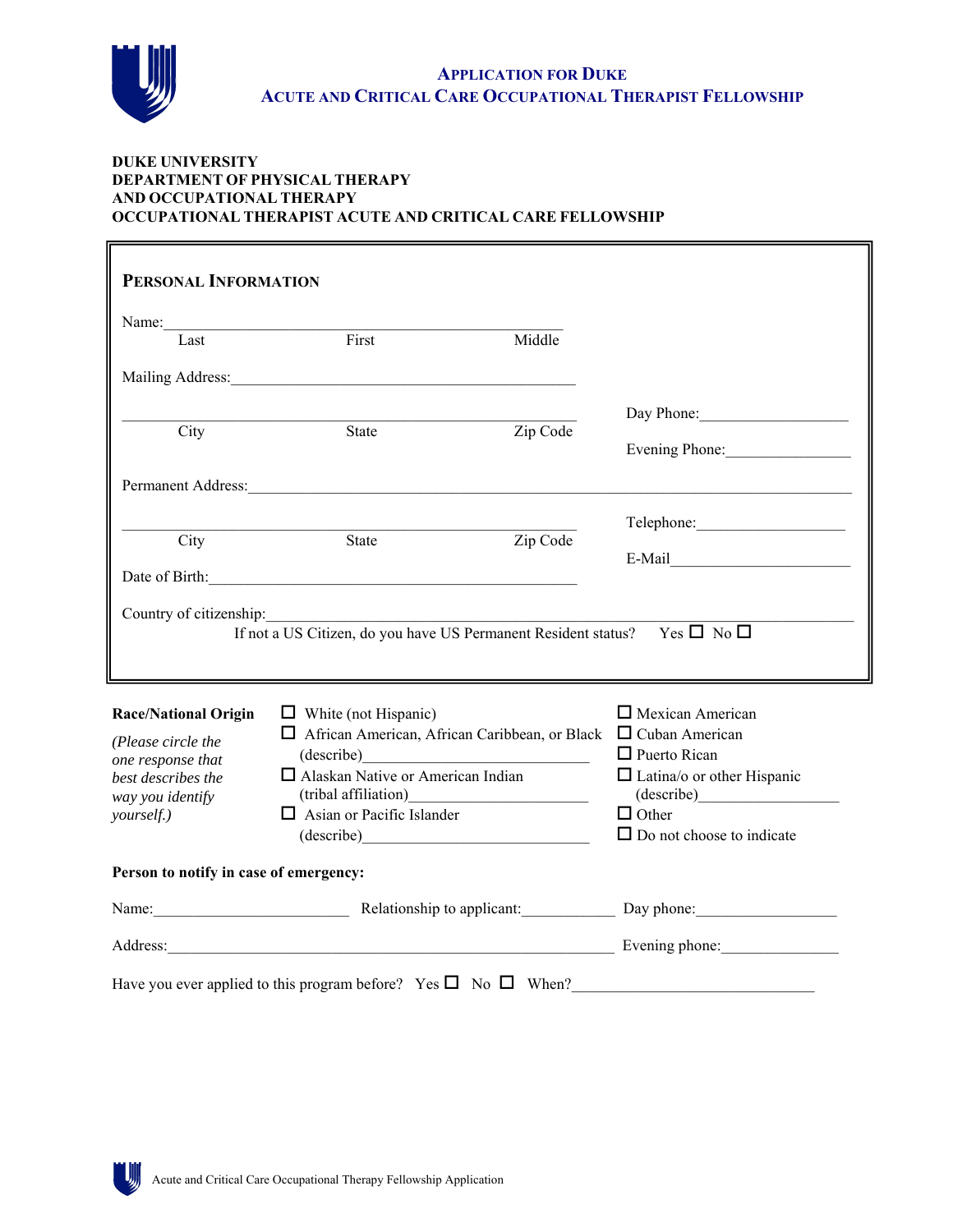## **ACADEMIC BACKGROUND:**

List all colleges and universities attended. Enclose official transcripts from Occupational Therapy Program.

| Institution                                                                                                                                  | City/State                                                                                                           | From/To<br>$Mo/Yr/$ - $Mo/Yr$                                                                                 | Credits<br>Major Earned  | Degree<br>Date                                                                                                                                                                                                                 | <b>GPA</b> |
|----------------------------------------------------------------------------------------------------------------------------------------------|----------------------------------------------------------------------------------------------------------------------|---------------------------------------------------------------------------------------------------------------|--------------------------|--------------------------------------------------------------------------------------------------------------------------------------------------------------------------------------------------------------------------------|------------|
|                                                                                                                                              |                                                                                                                      | <u> 1990 - Johann John Stoff, amerikan besteht besteht og en større og en større og en som på en som på s</u> |                          |                                                                                                                                                                                                                                |            |
|                                                                                                                                              | <u> 1990 - Johann John Harry Harry Harry Harry Harry Harry Harry Harry Harry Harry Harry Harry Harry Harry Harry</u> |                                                                                                               |                          |                                                                                                                                                                                                                                |            |
| Have you ever been placed on probation or dismissed from a college or university. Yes $\Box$ No $\Box$ If so, describe                       |                                                                                                                      |                                                                                                               |                          |                                                                                                                                                                                                                                |            |
| Does your academic record accurately reflect your capabilities? Yes $\square$ No $\square$<br>In this area, describe why or why it does not. |                                                                                                                      |                                                                                                               |                          |                                                                                                                                                                                                                                |            |
|                                                                                                                                              |                                                                                                                      |                                                                                                               |                          |                                                                                                                                                                                                                                |            |
|                                                                                                                                              |                                                                                                                      |                                                                                                               |                          |                                                                                                                                                                                                                                |            |
|                                                                                                                                              |                                                                                                                      |                                                                                                               |                          |                                                                                                                                                                                                                                |            |
|                                                                                                                                              |                                                                                                                      |                                                                                                               |                          |                                                                                                                                                                                                                                |            |
| Have you been certified in any health profession(s)? Yes $\Box$ No $\Box$                                                                    |                                                                                                                      |                                                                                                               | If yes, please indicate: |                                                                                                                                                                                                                                |            |
| Profession                                                                                                                                   | <u> 1980 - Jan Barnett, fransk politik (d. 1980)</u>                                                                 |                                                                                                               |                          | Date and the state of the state of the state of the state of the state of the state of the state of the state of the state of the state of the state of the state of the state of the state of the state of the state of the s |            |
| Profession                                                                                                                                   |                                                                                                                      |                                                                                                               |                          | Date and the set of the set of the set of the set of the set of the set of the set of the set of the set of the set of the set of the set of the set of the set of the set of the set of the set of the set of the set of the  |            |
| List other fellowships to which you are applying this year.                                                                                  |                                                                                                                      |                                                                                                               |                          |                                                                                                                                                                                                                                |            |
|                                                                                                                                              |                                                                                                                      |                                                                                                               |                          |                                                                                                                                                                                                                                |            |
|                                                                                                                                              |                                                                                                                      |                                                                                                               |                          |                                                                                                                                                                                                                                |            |

### **WORK/VOLUNTEER EXPERIENCE**

Please attach copy of your resume.